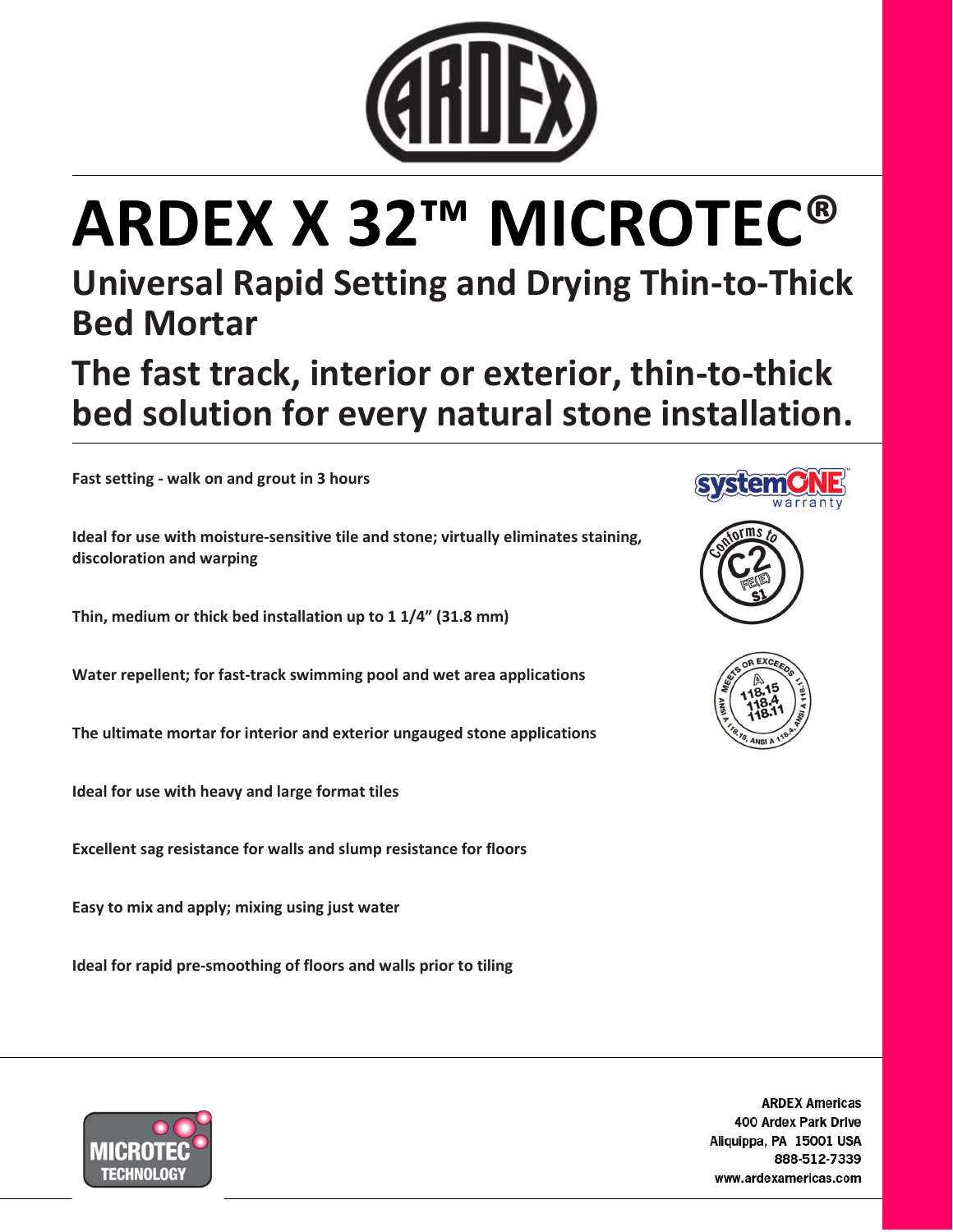# ARDEX X 32™ MICROTEC®

### Universal Rapid Setting and Drying Thin-to-Thick Bed Mortar

#### Suitable Substrates

- All common building substrates (concrete that has cured for at least 28 days, plywood in interior, horizontal applications, CBU in accordance with manufacturer guidelines, etc.)
- Existing tiles (tile over tile)
- Metal (Interior only and non-aluminum. Contact ARDEX Technical Service for instructions.)

Some substrates require priming.

#### Suitable Applications

- Interior or exterior (not over wood on exterior applications) o Dry or damp substrates (no standing water)
	- o Pools and other submerged areas that are properly balanced in accordance with pool industry standards; not saltwater pools
- Installation of most common tile types:
	- oNot for glass tiles in pools or other submerged areas
	- o Contact ARDEX Technical for highly absorbent tile
	- o Contact ARDEX Technical for resin-backed tiles and stone

#### Job Conditions

During installation and cure, substrate and ambient temperatures must be a minimum of 50°F / 10°C.

#### Step 1: Substrate Preparation (Proper Prep™)

If necessary, mechanically clean the substrate by shot blasting or similar means. Do not use acid etching, adhesive removers, solvents or sweeping compounds, as these are bond breakers. Sanding is not an effective method to remove contaminants from concrete.

All substrates must be sound, solid and thoroughly clean of all existing patching and leveling materials and all bond-breaking contaminants, including but not limited to: overwatered or otherwise loose or weak material; unapproved sealers ; all adhesive residues.

#### Vacuuming

Following preparation, thoroughly vacuum to remove all excess dirt and debris.

For full details on Proper Prep, reference the following articles at ardexamericas.com/properprep:

- Article 1: Preparing Concrete for Bonded ARDEX or HENRY Applications
- Article 2: Preparing Wood for Bonded ARDEX Applications
- Proper Prep Brochure

The plane of wall surfaces must be plumb and true. Floor surfaces must have minimal variation in the plane or slope as outlined by the Tile Council of North America (TCNA). Refer to ANSI A108.01 "General Requirements: Subsurface and Preparation by Other Trades" and the most current version of the TCNA "Handbook for Ceramic Tile Installation" for detailed information on surface preparation and guidelines for substrate construction.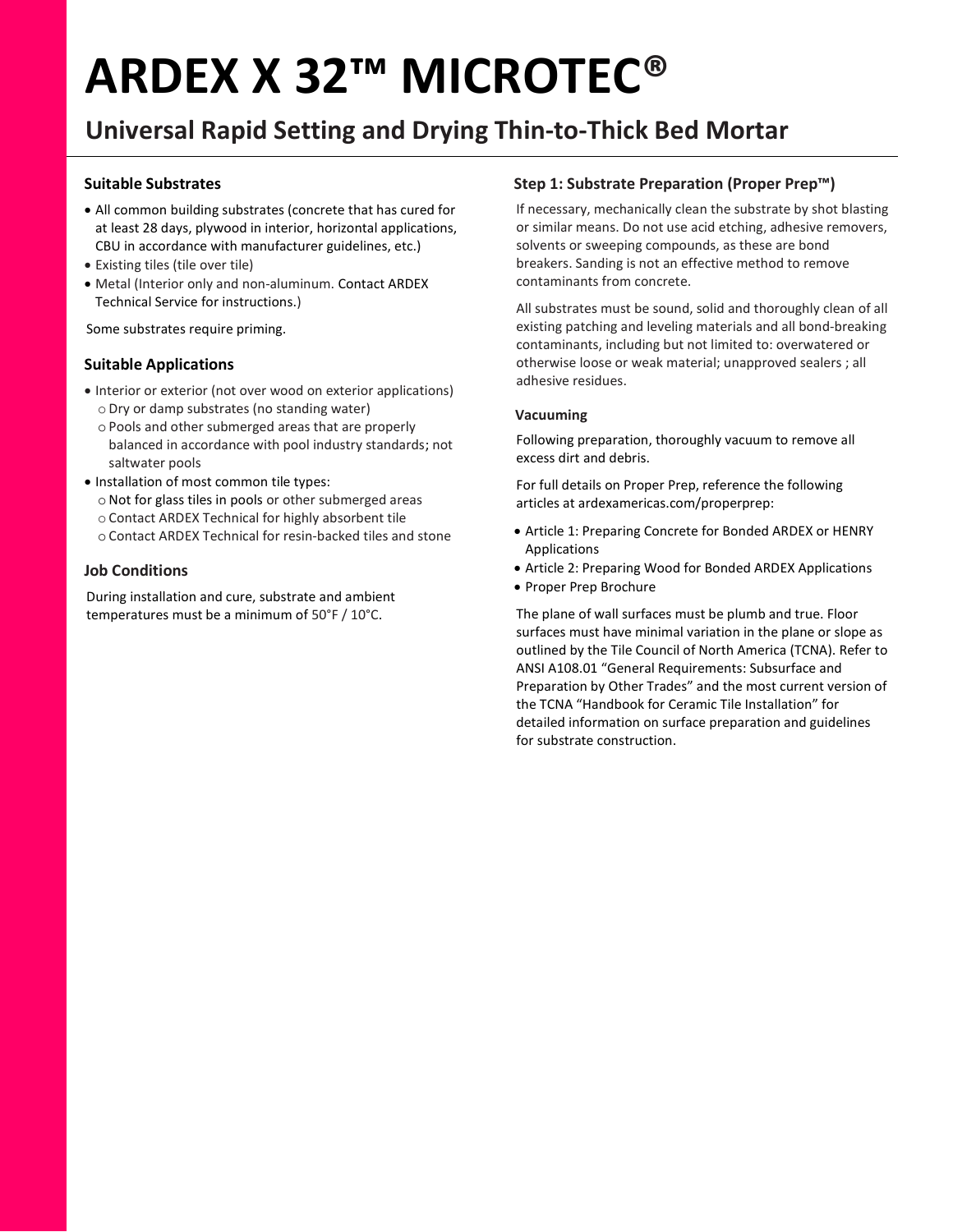#### Step 2: Pre-Leveling / Smoothing Options (if needed)

ARDEX AM 100™ Rapid Set Pre-Tile Smoothing and Ramping Mortar

ARDEX A 38™ Rapid Set Screed

ARDEX Liquid BackerBoard® Self-Leveling Underlayment for Interior Wood and Concrete Subfloors ARDEX TL 1000™ Self-Leveling Underlayment ARDEX TL 1400™ Self-Leveling Underlayment ARDEX TL 2000™ Fiber Reinforced, Self-Leveling Underlayment

ARDEX SKM™ Skim Finish - Skimcoat Patch & Finishing Underlayment

Observe the substrate preparation, mixing, application and drying instructions in the appropriate ARDEX technical data sheet. Per ANSI A 108 AN-3.7, expansion joints must be provided over existing moving joints and moving cracks and where substrate materials change composition or direction.

#### Step 3: (if needed) Waterproofing / Crack Isolation/ Uncoupling; Priming / Treating Certain Substrates

#### Note

Membrane application limits the allowable mortar thickness. See "Maximum Mortar Thickness over Membranes" under "Step 4," below.

#### Waterproofing / Crack Isolation Options (Interior Only)

ARDEX 8+9™ Rapid Waterproofing and Crack Isolation Compound

ARDEX S 1-K™ One-Component Waterproofing and Crack Isolation Membrane

ARDEX FLEXBONE® HEAT In-Floor Heating Systems ARDEX UI 740™ FLEXBONE® Uncoupling Membrane ARDEX UI 720™ FLEXBONE® Floating Uncoupling Membrane

Follow the instructions in the respective technical data sheet.

#### Metal Substrates

Contact the ARDEX Technical Service Department for application instructions over interior, non-aluminum metal substrates.

#### Existing Tiles and Other Non-Porous Surfaces

Option 1: Apply a coat of ARDEX P 4™ Pre-Mixed, Rapid-Drying, Multipurpose Primer, which must dry 30 - 60 minutes before proceeding with the tile installation.

**Option 2** (interior, dry applications only): Mix the mortar with ARDEX E 90 ™ Admix in accordance with the technical data sheet, and install directly over the non-porous surface.

#### Gypsum (interior only)

Option 1: Apply a coat of ARDEX P 4, as directed above.

Option 2: Double prime with ARDEX P 51™ Primer, as detailed in the technical data sheet.

#### Other Highly Absorbent Substrates (plaster, etc.)

Option 1: Apply a scratch coat of the tile mortar. Allow the scratch coat to harden and dry completely before proceeding with the tile installation.

**Option 2:** Apply a coat of ARDEX P 4, as directed above.

**Option 3:** (interior, dry applications only): Double prime with ARDEX P 51™ Primer, as detailed in the technical data sheet.

#### Step 4: Mixing and Application

#### Recommended Tools

Margin trowel . Mixing container . ARDEX T-2 Ring Mixing Paddle • 1/2" (12 mm) heavy-duty drill (min. 650 rpm) • Appropriate notched trowel

#### Maximum Mortar Thicknesses Over Membranes

| Membrane Type        | <b>Max. Thickness</b> | <b>Max. Trowel Notch Size</b> |
|----------------------|-----------------------|-------------------------------|
| Unbonded uncoupling  | $1/4$ " (6 mm)        | $1/2''$ x $1/2''$             |
| membranes:           |                       | $(12$ mm x 12 mm)             |
| All other membranes: | $3/8''$ (9.5 mm)      | $3/4''$ x $3/4''$             |
|                      |                       | $(19$ mm x 19 mm)             |

#### Safety and OSHA Compliance

Handle each bag with care, emptying it in a manner that avoids creating a plume of dust. While mixing, use a standard "gutter hook" vacuum attachment in combination with a heavy-duty, bucket-style vacuum (Shop-Vac® or similar) and HEPA dust extraction vacuum system.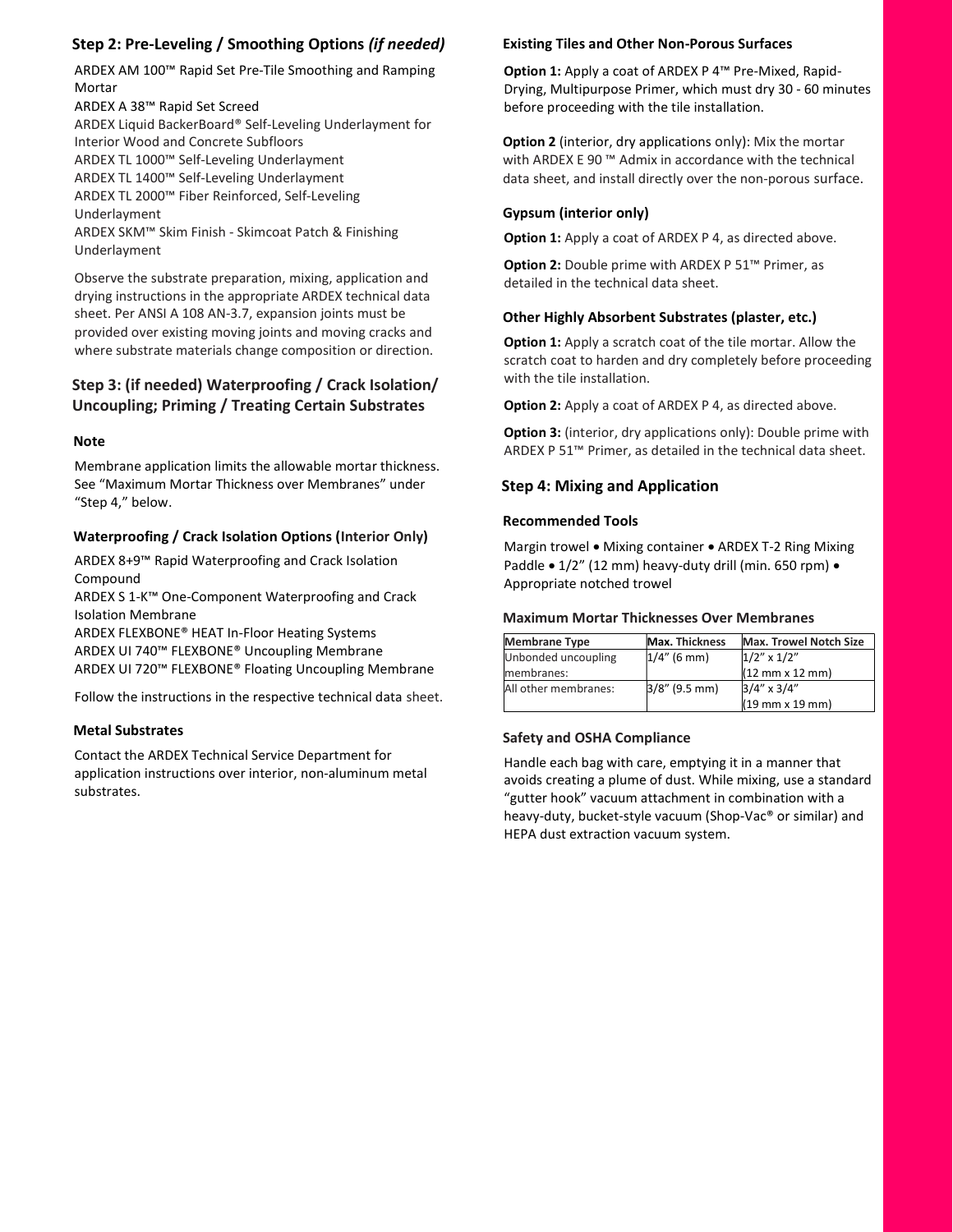#### Application Data

Times based on 70°F / 21°C.

| Water ratio:            | $\vert$ 5 3/4 - 6 1/2 quarts (5.5 - 6.1 L) of |  |  |
|-------------------------|-----------------------------------------------|--|--|
|                         | clean water per bag; or                       |  |  |
|                         | 3.25 parts powder to 1 part water             |  |  |
|                         | by volume (small batches)                     |  |  |
| Pot life:               | 60 minutes                                    |  |  |
| Open time:              | Up to 20 minutes                              |  |  |
| <b>Adjustment time:</b> | 20 - 30 minutes                               |  |  |

Pour the water in the mixing container first, and then add powder while mixing for 2 to 3 minutes. For best results for full-bag batches, mix with an ARDEX T-2 Ring Mixing Paddle and 1/2" heavy-duty drill (12 mm, min. 650 rpm) and mixing paddle. DO NOT ADD MORE WATER! Additional water will weaken the compound and lower its strength.

Small batches may be mixed by hand. Use a margin trowel, and mix vigorously. Just prior to application on the substrate, the mixture should be stirred again to ensure a creamy, smooth, lump-free consistency.

Jobsite conditions and temperature may affect pot life. If the material begins to harden within published pot life, retemper with a drill.

Installation should proceed in accordance with ANSI A 108.5. After mixing, apply mortar to the substrate with the flat side of a trowel to obtain a solid mechanical bond. Apply to an area no greater than that which can be covered with tile while the mortar remains plastic. Do not set tile or stone into skinned over mortar.

Comb the mortar with a notched trowel of sufficient depth to ensure that the tile or stone is covered uniformly over the entire surface. Follow TCNA recommendations for proper transfer of mortar from the substrate to the tile or stone. The type and size of the tile or stone will dictate the size of the notched trowel to be used to achieve proper transfer.

When setting certain types of tile or stone, it may be necessary to trowel a layer of mortar on the back of each tile or stone prior to placement on the combed mortar bed in order to achieve the required mortar-to-tile contact. Press each tile firmly into the freshly combed mortar to ensure maximum mortar contact with the tile.

#### Step 5: Grouting Instructions and Options

All dry times are calculated at 70°F (21°C). Drying time is a function of jobsite temperature and humidity conditions. Low substrate temperatures and/or high ambient humidity will extend the drying time. Adequate ventilation and heat will aid drying.

#### Cure time prior to grouting: 3 hours

ARDEX FL™ Rapid Set, Flexible, Sanded Grout ARDEX FH™ Sanded Floor and Wall Grout ARDEX FG-C™ MICROTEC® Unsanded Floor & Wall Grout ARDEX WA™ High-Performance, 100% Solids Epoxy Grout and Adhesive

Grout in accordance with the respective technical data sheet and ANSI A 108.10.

#### **Notes**

FOR PROFESSIONAL USE ONLY by licensed, bonded contractors who are trained in the application of this product and/or similar products. Not sold by ARDEX through home improvement centers. For information on ARDEX Academy trainings, visit ardexamericas.com.

In accordance with industry standards, and to determine the suitability of the products for the intended use, always install an adequate number of properly located test areas, including the tile flooring. As tiles vary, always contact and rely upon the tile manufacturer for specific directives, such as maximum allowable moisture content, mortar selection and intended end use of the product.

Never mix with cement or additives outside of our written recommendations. Observe the basic rules of concrete work, including the minimum surface and air temperatures detailed above. Install quickly if the substrate is warm, and follow the warm weather installation guidelines available on our website. Observe the basic rules of tile work.

Dispose of packaging and residue in accordance with prevailing regulations. Do not flush material down drains. Do not reuse packaging.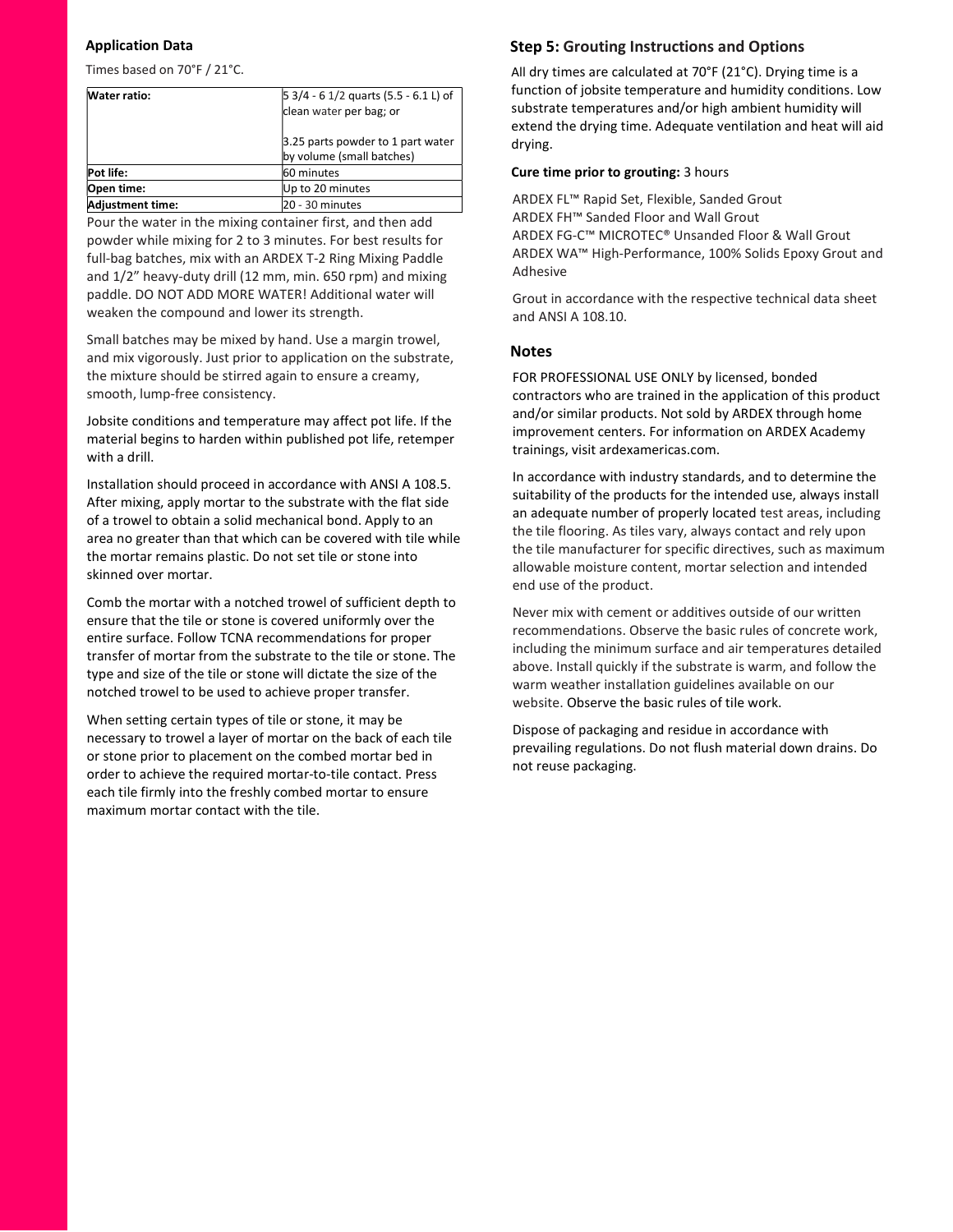#### ARDEX Tile and Stone Mortar Usage Guide

Moisture-sensitive natural stone or agglomerate tile (interior, dry applications only):

- ARDEX X 32™ MICROTEC® Universal Rapid Setting and Drying Thin-to-Thick Bed Mortar
- ARDEX S 28™ MICROTEC® Rapid-Set, Rapid-Dry, Super-Format Tile and Uncoupling Membrane Mortar
- ARDEX N 23™ MICROTEC® Rapid Set Natural Stone and Tile Mortar

Saltwater pools; glass tiles in swimming pools and other submerged areas:

ARDEX WA™ High-Performance, 100% Solids Epoxy Grout and Adhesive

Glass tiles at pool splash lines:

- ARDEX X 77™ MICROTEC® Fiber Reinforced Tile and Stone Mortar WHITE mixed with ARDEX E 90™ Admix
- Glass tiles in non-submerged areas:
- ARDEX X 77™ MICROTEC® Fiber Reinforced Tile and Stone Mortar (interior or exterior applications)
- ARDEX S 48™ Rapid-Set Thin Set Mortar/ Mastic Hybrid (Interior applications only)

Balconies, terraces and building facades that experience a great deal of movement due to temperature changes:

- ARDEX X 90 OUTDOOR™ MicroteC3 Rapid-Set, Flexible Tile and Stone Mortar
- ARDEX X 77™ MICROTEC® Fiber Reinforced Tile and Stone Mortar
- ARDEX X 78™ MICROTEC® Fiber Reinforced, Semi-Pourable, Polymer Modified Tile and Stone Mortar

#### Technical Data According to ARDEX Quality Standards

All data based on a partial, in-lab mix. Mixing and testing completed at 70°F / 21°C Physical properties are typical values and not specifications.

| <b>Coverage:</b> | $1/4''$ x $1/4''$ (6 mm) sq. notch trowel =<br>$ 80 \text{ ft}^2 (7.4 \text{m}^2)$ per bag<br>1/4" x 3/8" (6 mm x 9 mm) sq. notch trowel =<br>60 ft <sup>2</sup> (5.5 m <sup>2</sup> ) per bag<br>1/2" x 1/2" (12 mm) sq. notch trowel =<br>40 ft <sup>2</sup> (3.7 m <sup>2</sup> ) per bag |  |
|------------------|----------------------------------------------------------------------------------------------------------------------------------------------------------------------------------------------------------------------------------------------------------------------------------------------|--|
|                  | Coverage varies with texture of substrate surface.                                                                                                                                                                                                                                           |  |
| Colors:          | Gray and white                                                                                                                                                                                                                                                                               |  |
| VOC:             | n                                                                                                                                                                                                                                                                                            |  |
| Packaging:       | 40 lb (18 kg) bag                                                                                                                                                                                                                                                                            |  |
| Storage:         | Store in a cool, dry area. Do not leave units<br>exposed to sun.                                                                                                                                                                                                                             |  |
| Shelf Life:      | 1 year, if unopened and properly stored                                                                                                                                                                                                                                                      |  |
| Warranty:        | ARDEX L.P. Standard Limited Warranty applies.<br>Also eligible for ARDEX SystemOne® Warranty<br>when used in conjunction with select ARDEX tile<br>and stone installation materials. See<br>ardexamericas.com/services/warranties for full<br>warranty details.                              |  |